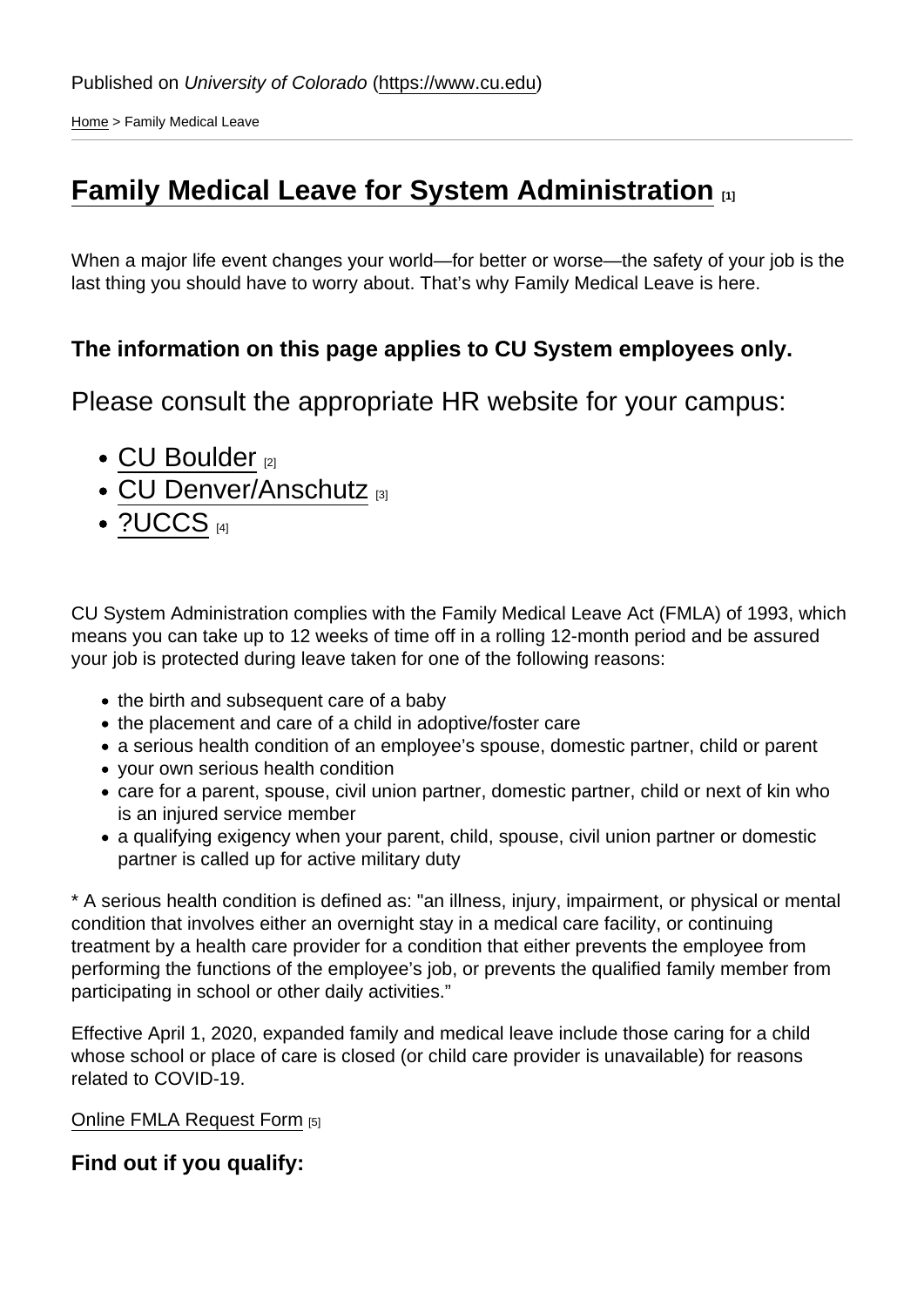## Classified Staff

A classified employee is eligible to take up to 13 weeks (520 hours) of family medical leave per a rolling 12-month period, so long as that employee has one year of total state service as of the date leave will begin.

[Learn more](https://www.cu.edu/employee-services/family-medical-leave-classified-staff) [6]

University Staff

University staff may take up to 12 weeks (generally 480 hours) of family medical leave per a rolling 12-month period, so long as they have been employed by the University for at least 12 months and have worked at least 1,250 hours during the most recent 12-month period.

[Learn more](https://www.cu.edu/employee-services/family-medical-leave-university-staff) [7]

Military Leave

There are two forms of military leave: to care for an injured service member or leave when a family member is on active duty.

[Learn more](https://www.cu.edu/employee-services/military-family-leave) [8]

COVID-19

The Families First Coronavirus Response Act (FFCRA) expired December 31, 2020. This information details the resources available for employees beginning on January 1, 2021 under the Public Health Emergency Leave outlined in the [State of Colorado Healthy Families and](https://leg.colorado.gov/sites/default/files/2020a_205_signed.pdf)  [Workplaces Act.](https://leg.colorado.gov/sites/default/files/2020a_205_signed.pdf) [9]

Under [APS 5062](https://www.cu.edu/ope/aps/5062) [10]: Leave, there are new provisions that may be available to employees due to the [State of Colorado Healthy Families and Workplaces Act](https://leg.colorado.gov/sites/default/files/2020a_205_signed.pdf) [9].

Supplemental Sick Leave

The university will supplement an employee's available sick leave balance under the Public Health Emergency indicated by the State of Colorado, as necessary, to ensure that an employee may take 80 hours of sick leave (prorated for part-time) for following reasons, the employee

- is self-isolating due to a positive diagnosis, of the illness that is the cause of the public health emergency;
- is experiencing symptoms, seeking a medical diagnosis, medical treatment, or seeking preventive care with respect to the illness causing the public health emergency;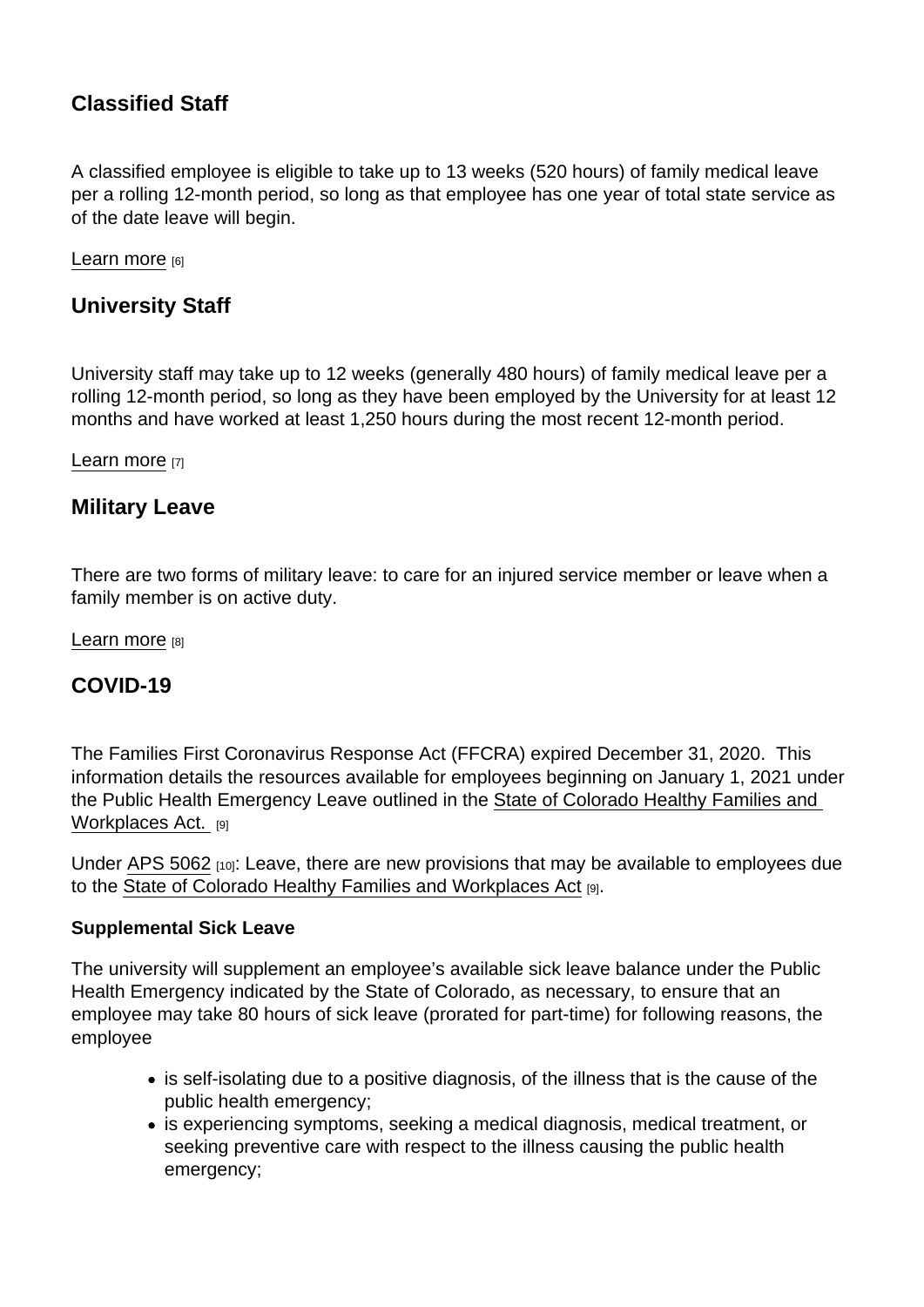- is unable to work because public health officials or the employer determines it is unsafe for the employee to come to work due to the public health emergency;
- is caring for a family member in the above circumstances;
- needs to care for a child or other family member whose childcare facility is unavailable, or the child's childcare facility or school is closed due to the public health emergency;
- is unable to work because the employee has a health condition that may increase susceptibility to or risk of a communicable illness that is the cause of the public health emergency.

The university will provide supplemental sick leave up to 80 hours for those who do not have 80 hours of sick leave. This supplemental sick leave can only be used for one instance during the duration of the public health emergency.

Process:

- Employees experiencing any of the reasons for supplemental sick leave should submit an FMLA request form located [here](https://portal.prod.cu.edu/psc/epprod_1/EMPLOYEE/ENTP/s/WEBLIB_CU_EFORM.ISCRIPT1.FieldFormula.IScript_SYS_EMP_ACTIVE_NO_POI?form=SYS_FMLA) [5]:
	- ?Please note, submitting this form does not mean it is covered under FMLA as we are only using the same request form to gather information about your need for leave. Each request will be reviewed to determine if FMLA is also applicable.
	- Employees are subject to a leave audit, performed by HR and may alter the balances available.
- Employees paid monthly (staff) will use the code FSK (Family Sick Leave for reasons related to care for others) or SCK (Sick Leave for self) to fill out their timesheet for the hours remote or onsite work was not completed. This will deduct from the sick leave balance.
	- $\circ$  If the employee exhausted their sick leave balance or does not have enough sick leave accruals, they will use the code ACP (Administrative COVID Pay) for any remaining hours, to total 80 hours, or their eligible amount.
- Employees paid biweekly will use the code HSK (Hourly Sick) to fill out their timesheet for the hours subject to the sick leave. This will deduct from the sick leave balance.
	- $\circ$  If the employee exhausted their sick leave balance or does not have enough sick leave accruals, they will use the code CHP (Administrative COVID Hourly Pay) for any remaining hours, to total 80 hours, or their eligible amount.
- Once the first 80 hours are exhausted by using sick leave or supplemental sick leave, and the employee is still sick or caretaking, the employee may begin using any remaining accrued sick leave. Use of vacation and leave without pay are at the discretion of the supervisor.
- The 80 hours of emergency sick leave is a one-time allotment, and cannot be granted more than once to the same employee for different reasons.
	- $\circ$  For example: If the employee uses the 80 hours for childcare and then becomes sick, the employee would need to utilize their accrued leave balances.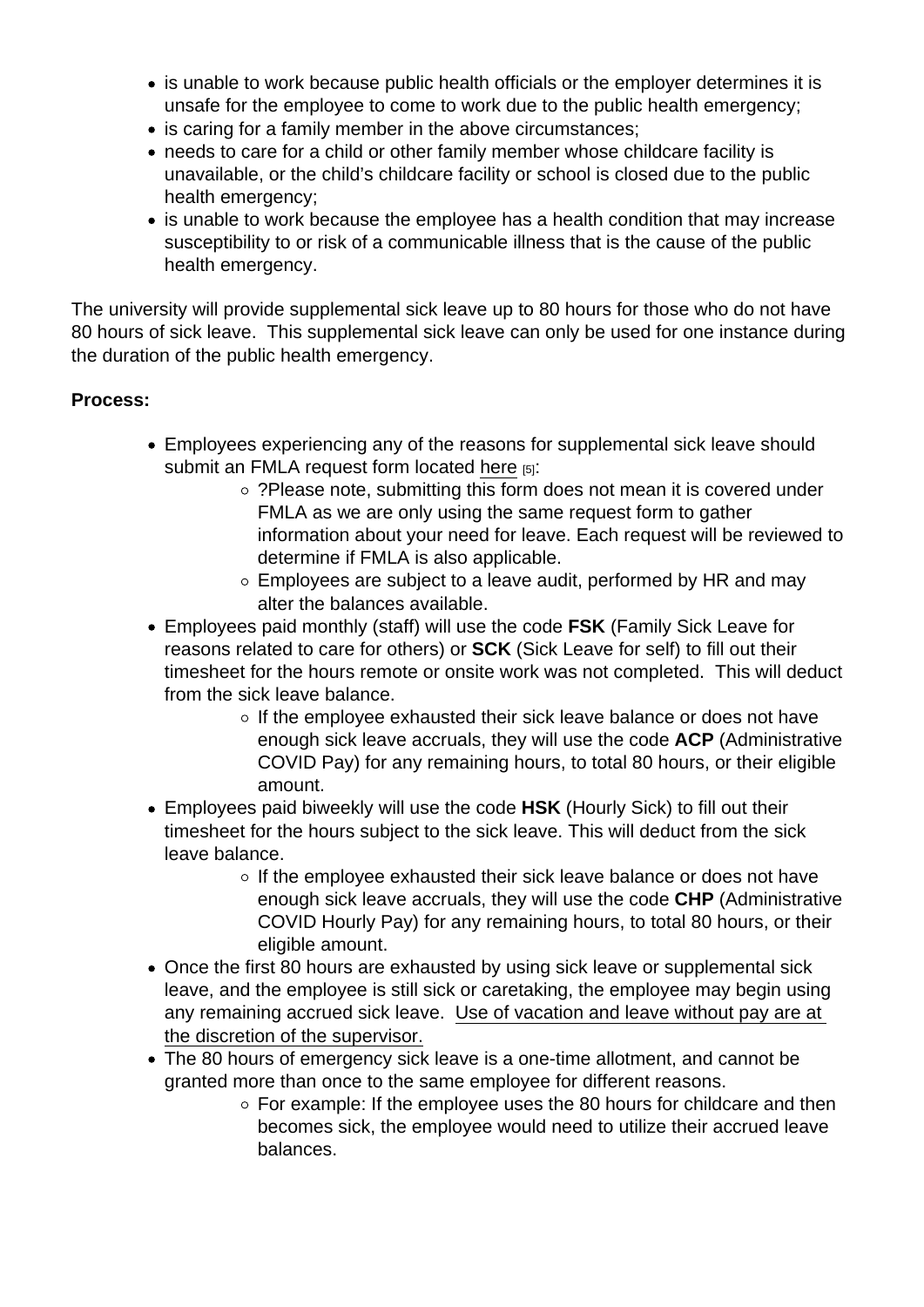Medical documentation is not required for COVID-19 related illnesses.

Child Care Leave Provisions

Per the [APS 5062](https://www.cu.edu/ope/aps/5062) [10] (Section 2, II.A.1.d) under a public health emergency, sick leave may be used if a public official has ordered the closure of the employee's place of business or the school or place of care of the employee's child and the employee needs to be absent from work to care for the employee's child.

Process:

- Employees who are unable to work onsite or telework due to child care should submit an FMLA request form located [here](https://portal.prod.cu.edu/psc/epprod_1/EMPLOYEE/ENTP/s/WEBLIB_CU_EFORM.ISCRIPT1.FieldFormula.IScript_SYS_EMP_ACTIVE_NO_POI?form=SYS_FMLA) [5]:
	- $\circ$  Please note, submitting this form does not mean it is covered under FMLA as we are only using the same request form to gather information about your need for leave. Each request will be reviewed to determine if FMLA is also applicable.
	- Employees are subject to a leave audit, performed by HR and may alter the balances available.
- Employees paid monthly (staff) will use the code FSK (Family Sick Leave) to fill out their timesheet for the hours remote or onsite work was not completed. This will deduct from the sick leave balance.
	- $\circ$  If the employee exhausted their sick leave balance or does not have enough sick leave accruals, they will use the code ACP (Administrative COVID Pay) for any remaining hours, to total 80 hours, or their eligible amount.
- Employees paid biweekly will use the code HSK (Hourly Sick) to fill out their timesheet for the hours subject to the sick leave. This will deduct from the sick leave balance.
	- $\circ$  If the employee exhausted their sick leave balance or does not have enough sick leave accruals, they will use the code CHP (Administrative COVID Hourly Pay) for any remaining hours, to total 80 hours, or their eligible amount.
- Once the first 80 hours are exhausted by using sick leave or supplemental sick leave, and the employee is still needing childcare, the employee may begin using any remaining accrued sick leave. Use of vacation and leave without pay are at the discretion of the supervisor.

The CU Boulder HR offices have created matrixes explaining leave use for different scenarios. Scenarios not covered in these documents should be discussed with the System HR team.

[University Staff](https://www.colorado.edu/hr/sites/default/files/attached-files/covid_leave_matix_1-1-2021_univ_staff.pdf) [11] [Classified Staff](https://www.colorado.edu/hr/sites/default/files/attached-files/covid_leave_matix_1-1-2021_classified_staff.pdf) [12]

Groups audience: Employee Services **Right Sidebar:** ES:HR - FMLA Questions ES:HR - FMLA Tracking ES: HR - FMLA Pregnancy